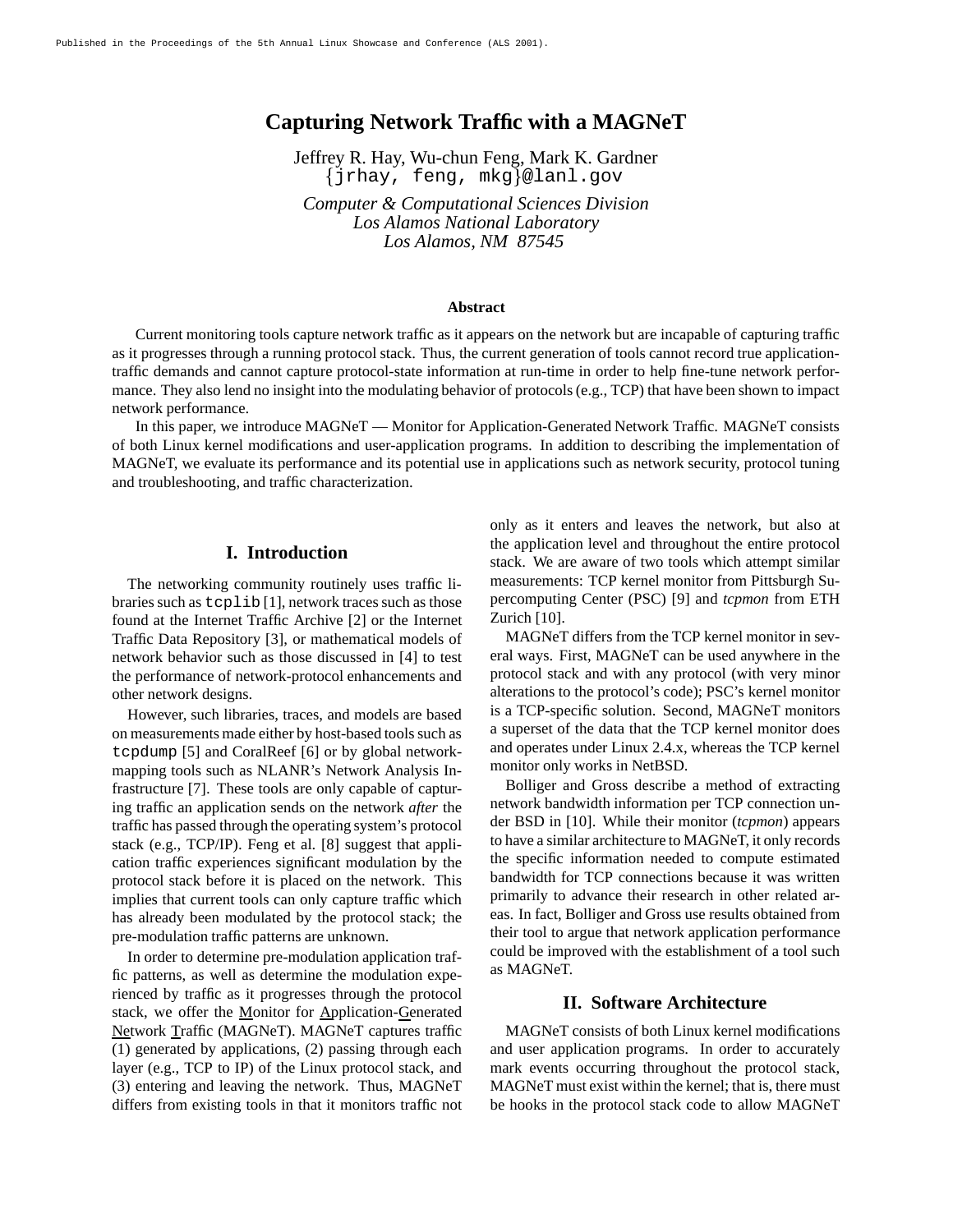

Fig. 1. Overview of MAGNeT Operation

to record events at certain points. Running in the kernel also has the advantage of being able to acquire application traffic patterns with unmodified applications (e.g., there is no need to re-compile or re-link against a special instrumented network library). However, in order to provide the maximum amount of flexibility in data acquisition and processing, the ability to start and end traffic monitoring should be controlled by the user. Therefore, when MAGNeT collects data in the kernel, the data is placed in a special memory region to be read and used by a separate user-application program.

The dataflow in a system running MAGNeT is shown in Figure 1. Unmodified applications run as normal on the host system, periodically making use of the network communication routines in the kernel (such as the send() and recv() system calls). These kernel routines, in turn, make use of TCP, IP, or other network protocols to transfer data on the network. Under MAGNeT, each time a network-stack event (e.g., send(), entering TCP, entering IP, etc.) occurs in the kernel, the function magnet add() is also called by the kernel. This procedure saves relevant data to a circular buffer in kernel space, which is then saved to disk by an user-level application program (magnet-read is provided with the MAGNeT distribution for this purpose but could easily be replaced by a more sophisticated application).

## **A. MAGNeT in Kernel Space**

The new kernel source file net/magnet/magnet.c contains the core functionality of MAGNeT. The function magnet add(), defined in magnet.c, adds a data point to a circular buffer that is pinned in physical memory. This function is designed to be very lightweight so that it can be called at several points in the protocol stack without inducing a significant amount of overhead in the protocol processing. (see Section III-E for an analysis.) Other code in magnet.c sets up the circular buffer and the necessary hooks for the user-application program to read data from the buffer. In addition, a new

```
struct magnet data {
 void *sockid;
 unsigned long long timestamp;
 unsigned int event;
 int size;
 union magnet_ext_data data;
}; /* struct magnet data */
```


item is added to the file space at /proc/net/magnet. This file may be read by any user to determine the current state and parameters of the MAGNeT kernel code.

#### **A.1 Instrumentation Record**

The C header file include/linux/magnet.h contains the global definitions for the MAGNeT system. At the heart of the system is the instrumentation record structure shown in Figure 2.

The instrumentation record is the data structure that magnet add() adds to the kernel buffer at each instrumentation point. sockid is a unique identifier for each connection stream,<sup>1</sup> giving MAGNeT the ability of separating data traces into individual streams while protecting user privacy. The timestamp field contains a CPU cycle count which serves as both a high-fidelity time measurement for MAGNeT traces, and a synchronization flag between the user and kernel MAGNeT processes (See Section II-B.1). Valid values for the event field (e.g., MAGNET IP SEND) are given by an enum declaration at the beginning of magnet.h and indicate what type of the event is being recorded. size is the number of bytes transferred during a specific event.<sup>2</sup> The data field (a optional field selected at kernel compilation time) is a union of various structures in which information specific to particular protocols can be stored. This field provides a mechanism for MAGNeT to record protocol-state information along with event transitions.

### **A.2 Instrumented Events**

MAGNeT is designed to be extensible with respect to the specific events that are monitored. The current distribution instruments the general socket-handling code, the TCP layer, and the IP layer. Other protocols can be easily instrumented by adding new MAGNeT event codes to the enum definition in magnet.h and placing calls to magnet add() at appropriate places in the protocol stack. Thus, the mechanisms provided by MAGNeT (that is, capturing application-level traces as well as intercepting protocol stack events) are available to all existing and future Linux networking protocols.

Our current MAGNeT distribution records events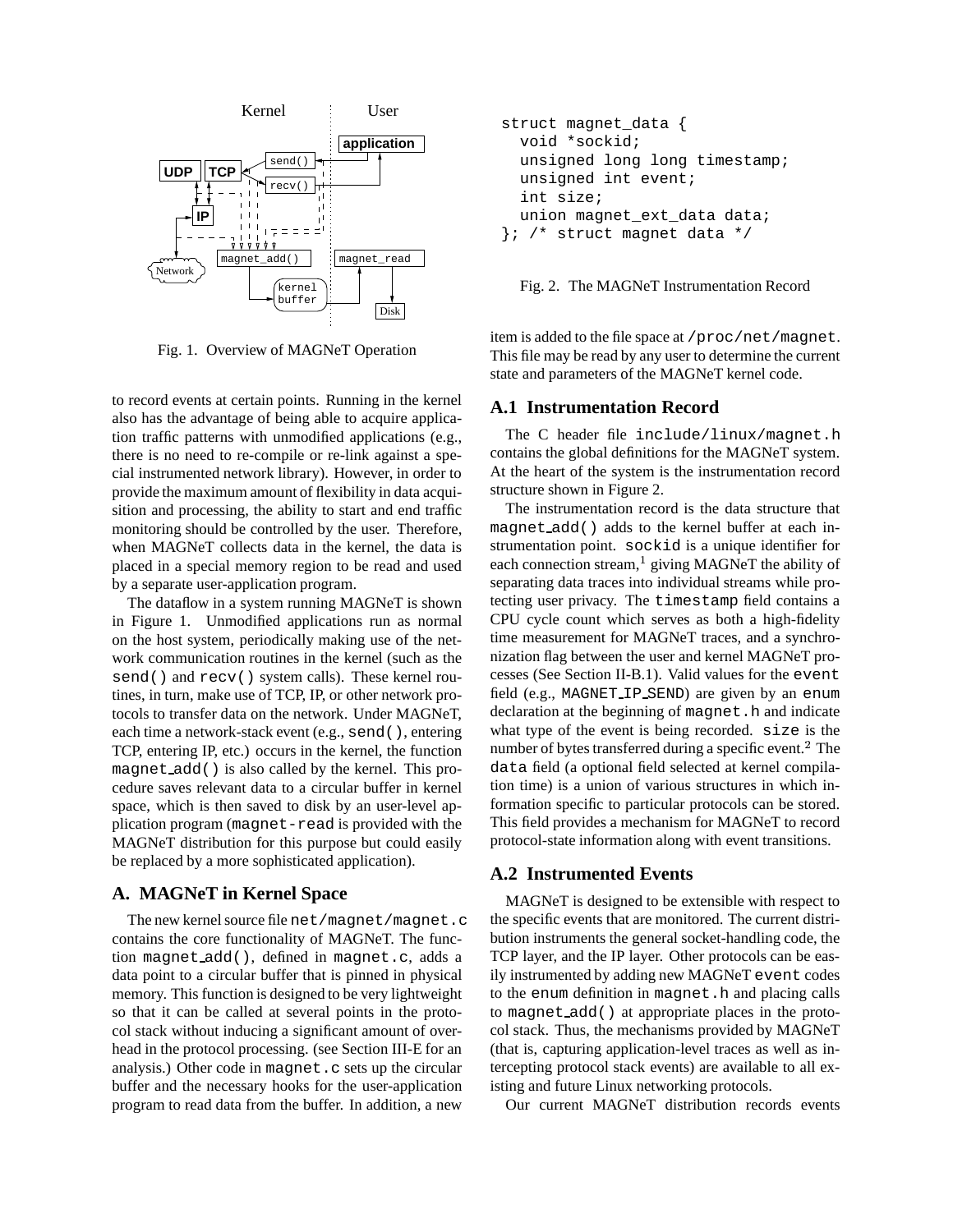```
struct magnet_tcp {
  /* data from "struct tcp_opt" in
     include/net/sock.h */
 unsigned short source;
  /* TCP source port */
 unsigned short dest;
  /* TCP destination port */
 unsigned long snd_wnd;
  /* Expected receiver window */
 unsigned long srtt;
  /* smothed round trip time << 3 */
 unsigned long rto;
  /* retransmit timeout */
 unsigned long packets_out;
  /* Packets which are "in flight" */
 unsigned long retrans_out;
  /* Retransmitted packets out */
 unsigned long snd_ssthresh;
  /* Slow start size threshold */
 unsigned long snd cwnd;
  /* Sending congestion window */
 unsigned long rcv_wnd;
  /* Current receiver window */
 unsigned long write seq;
  /* Tail+1 of data in send buffer */
 unsigned long copied_seq;
  /* Head of yet unread data */
  /* TCP flags*/
 unsigned short fin:1,syn:1,rst:1,
     psh:1,ack:1,urg:1,ece:1,cwr:1;
}; /* struct magnet_tcp */
struct magnet_ip {
 unsigned char version;
 unsigned char tos;
 unsigned short id;
```
unsigned char ttl; unsigned char protocol; }; /\* struct magnet\_ip \*/

unsigned short frag\_off;

Fig. 3. MAGNeT Extended Data for TCP and IP

when the socket-handling code receives data from an application, when the TCP layer receives data from the socket-handling code, when the IP layer receives data from TCP, and, finally, when IP hands the data off to the network device driver. MAGNeT records a similar set of events for the receive pathway.

Without the optionally-compiled data field, MAG-NeT records only the timestamp and associated data size for each transition between network-stack layers. With the data field compiled in, MAGNeT records more extensive data about the instantaneous state of the protocol being monitored. This data typically contains all protocol-header information as well as run-time, protocol-state variables, which are not usually available outside of experimental situations. As an example of the kind of information stored within the data field, Figure 3 shows the union members for TCP and IP events.

## **A.3 Event Loss**

Because the kernel portion of MAGNeT saves events to a fixed-sized buffer, there is a possibility that events may occur when the buffer is full. In this case, MAG-NeT is unable to save the event. MAGNeT keeps track of the number of unrecorded events and reports this information as soon as possible. (See Section II-B.1 for details.)

Our experience to date indicates that unrecorded instrumentation records rarely occur during the monitoring of actual users. MAGNeT provides the capability of tuning its operation, trading between resource utilization and performance. As discussed in [11], with appropriately tuned values MAGNeT is able to record events with less than a 1% loss when a sender saturates a 100Mbps network for a sustained time. Since the majority of users do not approach continuous network-saturation levels, MAGNeT efficiently records virtually all applicationgenerated network traffic.

## **B. MAGNeT in User Space**

The MAGNeT user interface is designed to be modular; that is, as long as the MAGNeT API is followed, any application can be a MAGNeT user-level application. Thus, this section first discusses the basic elements required of a MAGNeT user-level application and then describes the user applications that are supplied with the current MAGNeT software distribution.

## **B.1** User/Kernel Interface and Synchroniza**tion**

The MAGNeT additions to the kernel export the circular buffer to user-space applications via Linux kernel/user shared memory. That is, a device file<sup>3</sup> serves as an user-level handle to the kernel's shared-memory region. Opening this file causes Linux to create a mapping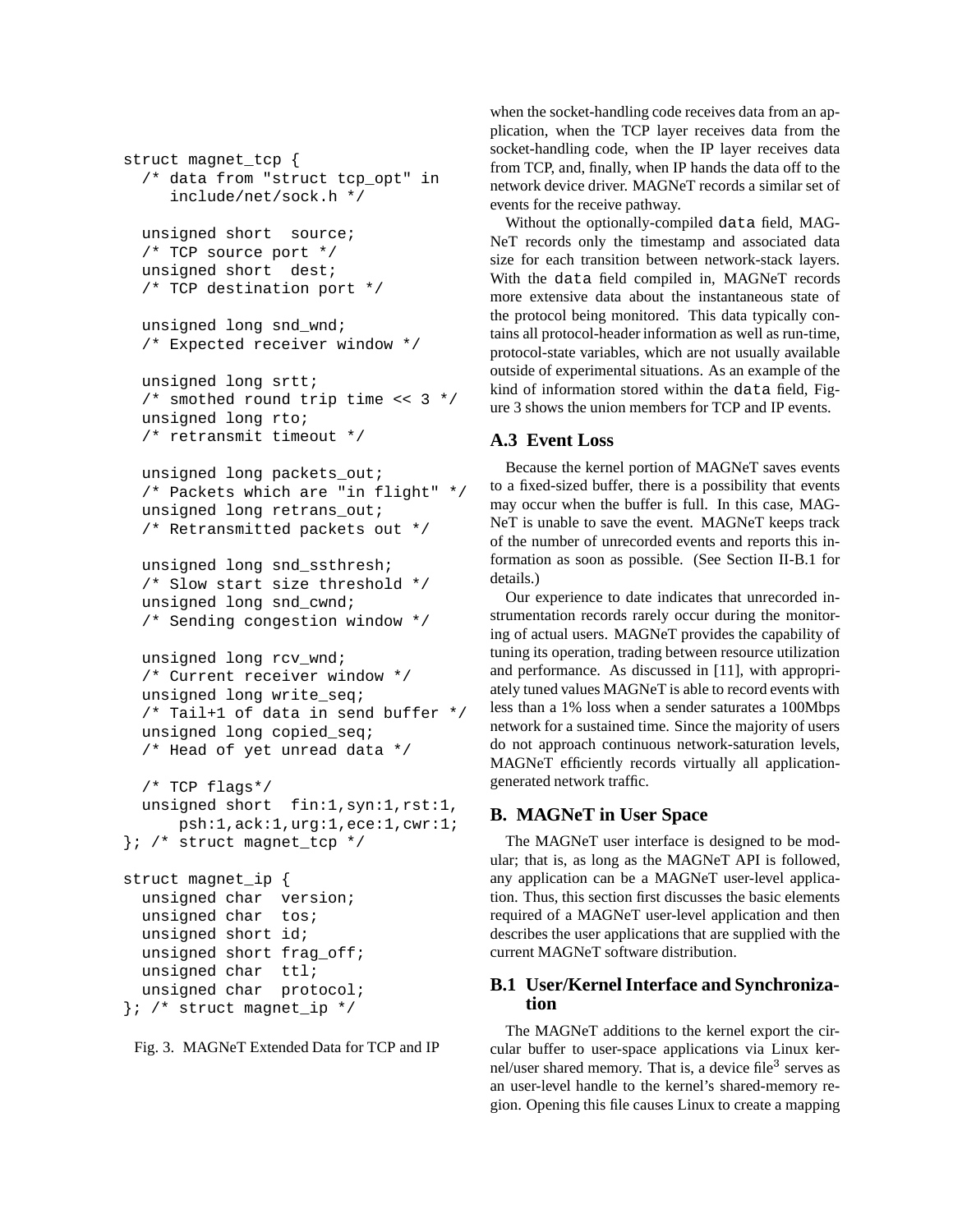

Fig. 4. MAGNeT Kernel Operation

between the kernel-memory region and the user-address space. With this mapping in place, no additional kernel code is executed; the application program simply reads the shared memory and writes it to disk.

Because the kernel and user processes share the same area of physical memory, they must have a means of synchronization. This is accomplished by using the timestamp field of the instrumentation record as a synchronization flag between the MAGNeT user and kernel processes, as shown in Figures 4 and 5.

Before writing to a slot in the circular buffer, the MAGNeT kernel code checks the value of the timestamp field for that slot. A non-zero value indicates that the slot has not yet been copied to user space and that the kernel buffer is full. In this case, the kernel code increments a count of the number of instrumentation records that could not be saved due to the buffer being full. Otherwise, the kernel code writes a new instrumentation record and advances its pointer to the next slot in the circular buffer.

The user application accesses the same circular buffer via kernel/user shared memory and maintains a pointer to its current slot in the buffer. When the timestamp field at this slot becomes non-zero, the application reads the entire record, saves it to disk, and sets the timestamp field back to zero to signal the kernel that the slot is once again available. It then advances its pointer to the next slot in the circular buffer.

If the kernel has a non-zero count of unsaved events



Fig. 5. MAGNeT User Operation

and buffer space becomes available (i.e., the timestamp field of the kernel's currently active slot is set to zero by the user application), the kernel writes a special instrumentation record with an event type of MAG-NET LOST and with the size field set to the number of instrumentation records that were not recorded. Thus, during post-processing of the data, the fact that events were lost is detected at the appropriate chronological place in the data stream and in time.

#### **B.2 MAGNeT System Information**

In order to accurately gauge the amount of time spent in protocol-stack layers, MAGNeT requires very highfidelity timing. To this end, MAGNeT timestamp values are recorded in units of processor-clock cycles by the kernel's get cycles() function. In addition, the first record stored by MAGNeT in the circular buffer is a record of type MAGNET SYSINFO, whose size field contains the processor-clock speed estimated by the kernel. This information allows for easy conversion of MAGNeT timestamp values to wall-clock time.

The MAGNET\_SYSINFO event record also provides endian-awareness. Since this field is guaranteed to be the first record in the circular buffer every time the MAG-NeT device file is opened, it will be the first record that the user-application reads. The value of the event field of this record lets data processing software determine if the records were saved on a big- or little-endian machine (e.g., if the records are saved to a file for later processing on a different machine). Specifically, MAG-NET\_SYSINFO is defined in magnet.h to have a value of 0x01234567. If the first record read by the data processor has an event field of this value, no endian translation is necessary. On the other hand, if the first record's event field contains a different value (e.g., a value of 0x67452301), the file was saved on a machine with a different endian orientation than the processing machine, so endian translation is necessary.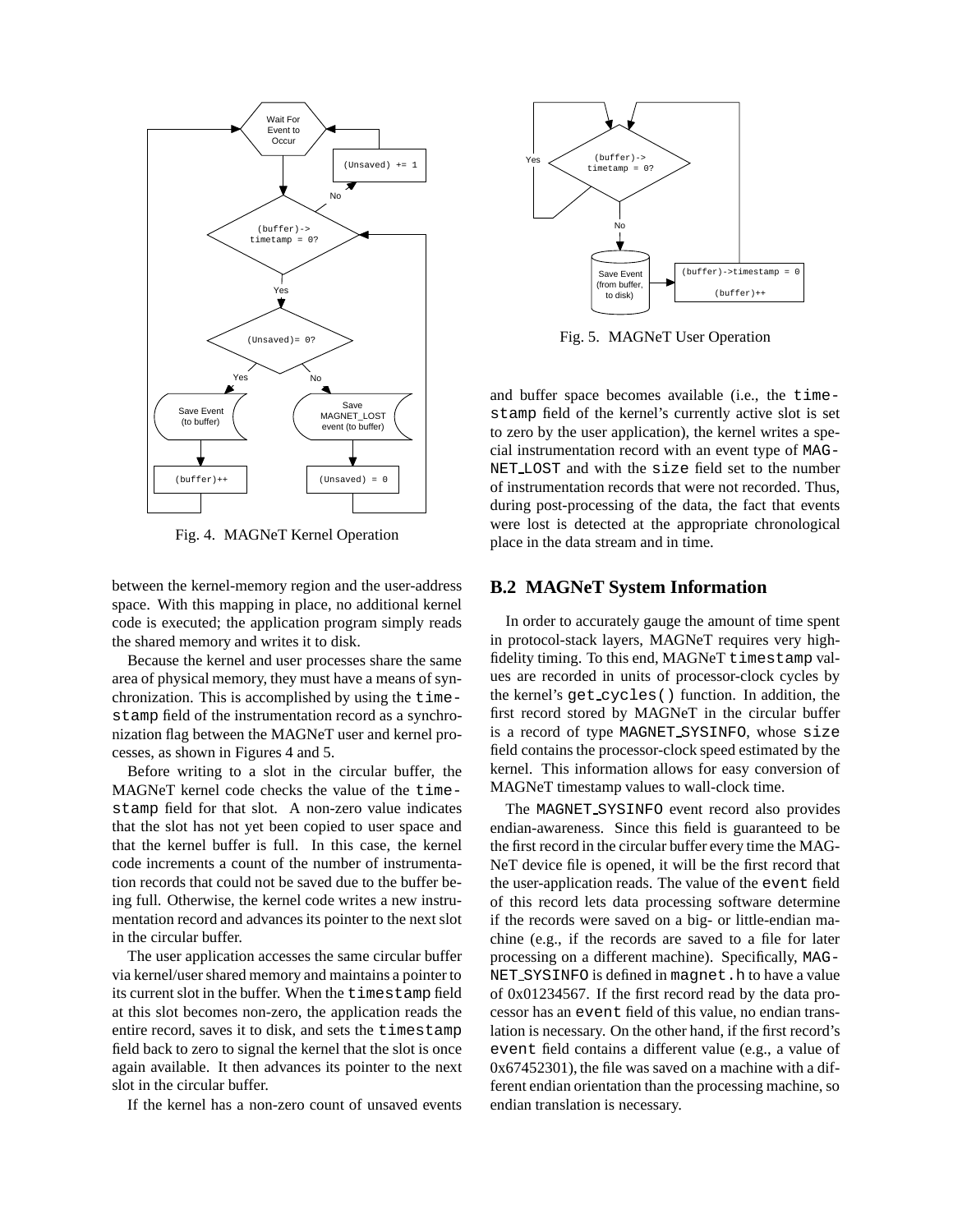### **B.3 /proc/net/magnet**

The /proc/net/magnet file allows user applications to determine the state of MAGNeT's kernel process. The existence of this file serves as proof that the MAGNeT code is active in the kernel. This file contains information such as the major and minor numbers for the MAGNeT shared-memory device file, the size of the circular buffer, and other information that may be useful to user-level applications.

### **B.4 MAGNeT User Implementation**

As provided in our current distribution of MAGNeT, the user interface consists of three programs, magnetread, mkmagnet, and magnet-parse, along with a couple of scripts to automate traffic collection.

magnet-read is the primary means of obtaining MAGNeT traffic traces; its function is to read the data from the kernel's circular buffer. Our first version of magnet-read copied records out of the shared memory and wrote them to a file on disk. We found, however, that this approach was unable to keep up with the demands of a simple test application that tries to saturate a 100-Mbps Ethernet network. Instead, the current version of magnet-read uses the memory-mapped I/O features in the Linux kernel. Once an empty "binary trace file" exists, magnet-read maps this file into its memory space and then saves data to disk by simply performing a memory copy between the kernel/user shared memory and the memory region mapped to the binary trace file. This approach reduces overhead significantly and allows MAGNeT to record data on even high-speed networks with little chance of record loss. The mkmagnet application creates and initializes the binary trace file prior to it being mapped into memory by magnetread. Finally, magnet-parse reads data collected by magnet-read and dumps a tab-delimited ASCII table of the collected data for further processing, performing endian translation as necessary.

The MAGNeT distribution also includes two shell scripts that allow network administrators to create an automated application-monitoring environment. magnet.cron, the overall MAGNeT management script, ensures that the MAGNeT device file exists and that a binary trace file has been created by mkmagnet. Additionally, if invoked while magnet-read is running, magnet.cron terminates the current MAGNeT data collection session and calls magnet.copy to transfer the data to a remote archive.<sup>4</sup> Before exiting, magnet.cron starts magnet-read as a background process to save network events to disk. Thus, the management script may be added as a crontab event (e.g., run everyday at midnight) to collect data on a diverse set of machines without requiring special action by the users of the network.

## **III. MAGNeT Performance**

In this section, we determine the effect of running MAGNeT through a variety of tests. We compare overall attainable bandwidth on a system running MAGNeT to that of a system running tcpdump as well as a system running no monitoring software. We also look at CPU utilization under these conditions and at the effect of MAGNeT on real-time traffic streams such as multimedia traffic. We conclude the section with a brief discussion of how the different design decisions made in MAGNeT and other monitors result in the observed performance differences.

### **A. Experimental Environment**

We use a common environment for all the tests discussed in this section. This environment consists of two identical, dual 400-MHz Pentium IIs connected to each other via an Extreme Networks Summit 7i Gigabit Ethernet switch. Each machine contains 128MB of RAM, ATA-33 IDE hard drives, and both 100-Mbps (NetGear) and 1000Mbps (Alteon) Ethernet cards. All non-essential Linux services are disabled on the test machines, and no extraneous traffic is allowed on the network. MAGNeT is set to record a minimal set of information per event (i.e., the data field is not compiled into the MAGNeT build).

#### **B. Network Throughput**

As an indication of how much MAGNeT affects network applications, we measure the maximum data rate between a sender and receiver. We also measure the overhead of running tcpdump as a point of comparison.

In total, we run six different configurations, each on 100-Mbps and Gigabit Ethernet networks. The first configuration, our baseline, runs between two machines with stock Linux 2.4.3 kernels. The second configuration (i.e., MAGNeTized) uses the same machines but with the MAGNeT patches installed on both sender and receiver. Although present in the kernel, MAGNeT instrumentation records are not saved to disk. The third configuration is the same as the second except magnet-read runs on the receiver to drain the kernel-event buffer. The fourth configuration is also the same as the second except magnet-read runs on the sender. For the fifth and sixth configurations, we run tcpdump on either the sender or the receiver, with a stock Linux 2.4.3 kernel (i.e., no MAGNeT code installed). For each trial, we run netperf [12] on the sender to transmit data as fast as possible.

Table I shows the results of our bandwidth experiments. Along with the mean, the width of the 95% confidence interval is given. As shown in this table, MAGNeT never reduces the achievable network bandwidth by more than 4.5%. By comparison, while tcpdump has roughly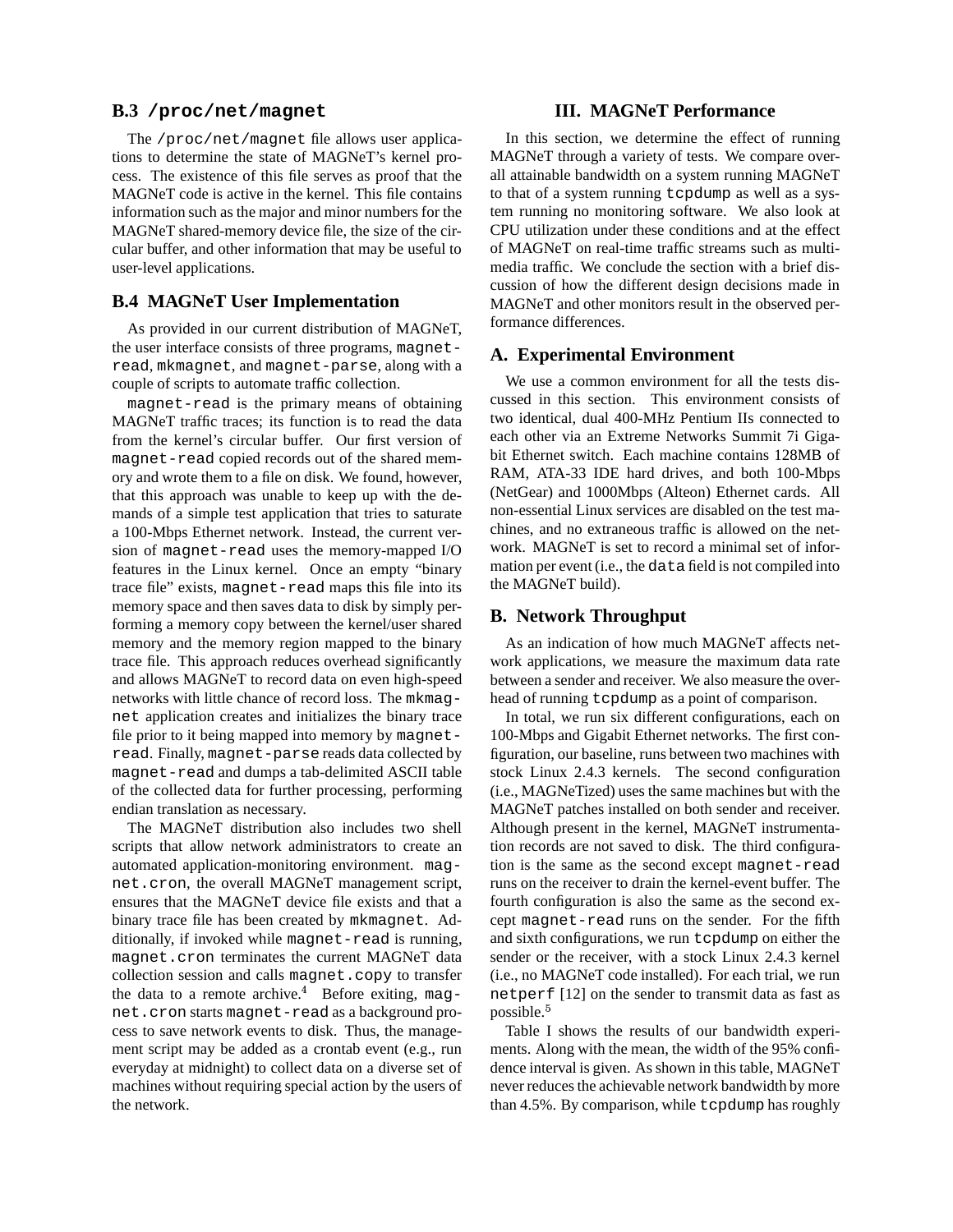| Configuration   | Fast Ethernet (100Mbps) |             | Gigabit Ethernet (1000Mbps) |             |
|-----------------|-------------------------|-------------|-----------------------------|-------------|
|                 | Throughput              | % Reduction | Throughput                  | % Reduction |
| Linux $2.4.3$   | $94.1 \pm 0.0$          |             | $459.5 \pm 1.6$             |             |
|                 |                         |             |                             |             |
| MAGNeTized      | $94.1 \pm 0.1$          | 0.01        | $452.5 \pm 1.8$             | 1.53        |
| magnet-read/rcv | $90.8 \pm 0.8$          | 3.56        | $444.3 \pm 1.7$             | 3.30        |
| magnet-read/snd | $90.7 \pm 0.9$          | 3.67        | $440.2 \pm 2.1$             | 4.19        |
|                 |                         |             |                             |             |
| tcpdump/rcv     | $89.4 \pm 1.5$          | 5.04        | $290.7 \pm 15.6$            | 36.74       |
| tcpdump/snd     | $89.4 \pm 0.8$          | 5.42        | $343.2 \pm 18.7$            | 25.30       |

TABLE I NETWORK THROUGHPUT REDUCTION

the same impact on performance for Fast Ethernet, it suffers dramatically as network speeds increase to Gigabit Ethernet. Thus, we conclude that MAGNeT is better able to adapt to tomorrow's networking infrastructure than the current version of tcpdump.

It is worth noting that these comparisons are not entirely fair. As discussed in Section III-F, MAGNeT and tcpdump are designed to record different (but similar) sets of information. However, since no tool exists which captures the same information as MAGNeT, we use tcpdump as the closest commonly-available tool.

By default (and as used in our experiments), tcpdump stores the first 68 bytes of every packet. During these tests, the MAGNeT per-event record size is 24 bytes. However, since MAGNeT instruments the entire network stack, it records the packet's transitions between the application, TCP, and IP layers, as well as transmission onto the network. Thus, although MAGNeT stores approximately 1/3 less data than tcpdump *per event*, MAGNeT records up to *four* events per packet whereas tcpdump only records one event per packet. Hence, the total data saved by MAGNeT per packet is up to 96 bytes per packet or 41% more than tcpdump.

## **C. CPU Utilization**

Under Linux, netperf estimates CPU load by creating a low-priority process which increments a counter. This process, being the lowest priority task in the system, should only execute when the CPU has nothing else to execute, so the counter is only incremented when the CPU would otherwise be idle. Thus, a low counter value implies a high CPU utilization, and a high counter value implies low CPU utilization. Using this feature with the above set of tests, we estimate the additional CPU load incurred by both MAGNeT and tcpdump. The increase in CPU load, averaged over the sender and receiver during the above tests, is shown in Figure 6.

As can be seen, MAGNeT uses proportionally less CPU than tcpdump, which is expected given the results



Fig. 6. Average Percent Increase in CPU Utilization

of our bandwidth tests. Also apparent is a decrease in CPU utilization when moving from 100-Mbps to 1000- Mbps. This drop is a result of the fact that our Gigabit Ethernet cards perform interrupt coalescing by default. That is, they wait for several packets to arrive from the network before interrupting the CPU. Thus, the cost of servicing the network device interrupt is amortized over several packets. This reduces the total amount of work performed by the CPU, as shown in Figure 6. Had interrupt coalescing been disabled, the average CPU utilization for both MAGNeT and tcpdump would have increased.

### **D. Streaming MAGNeT**

In order to determine what visible effect the operation of MAGNeT has on streaming media we set up a web server on one of our test machines to stream an 8 minute, 51-second MPEG clip of *Crocodile Dundee*. We then viewed the clip with MAGNeT running only on the server, with MAGNeT executing only on the client, and with MAGNeT not installed at all.

Our results are summarized in Figure 7. Note that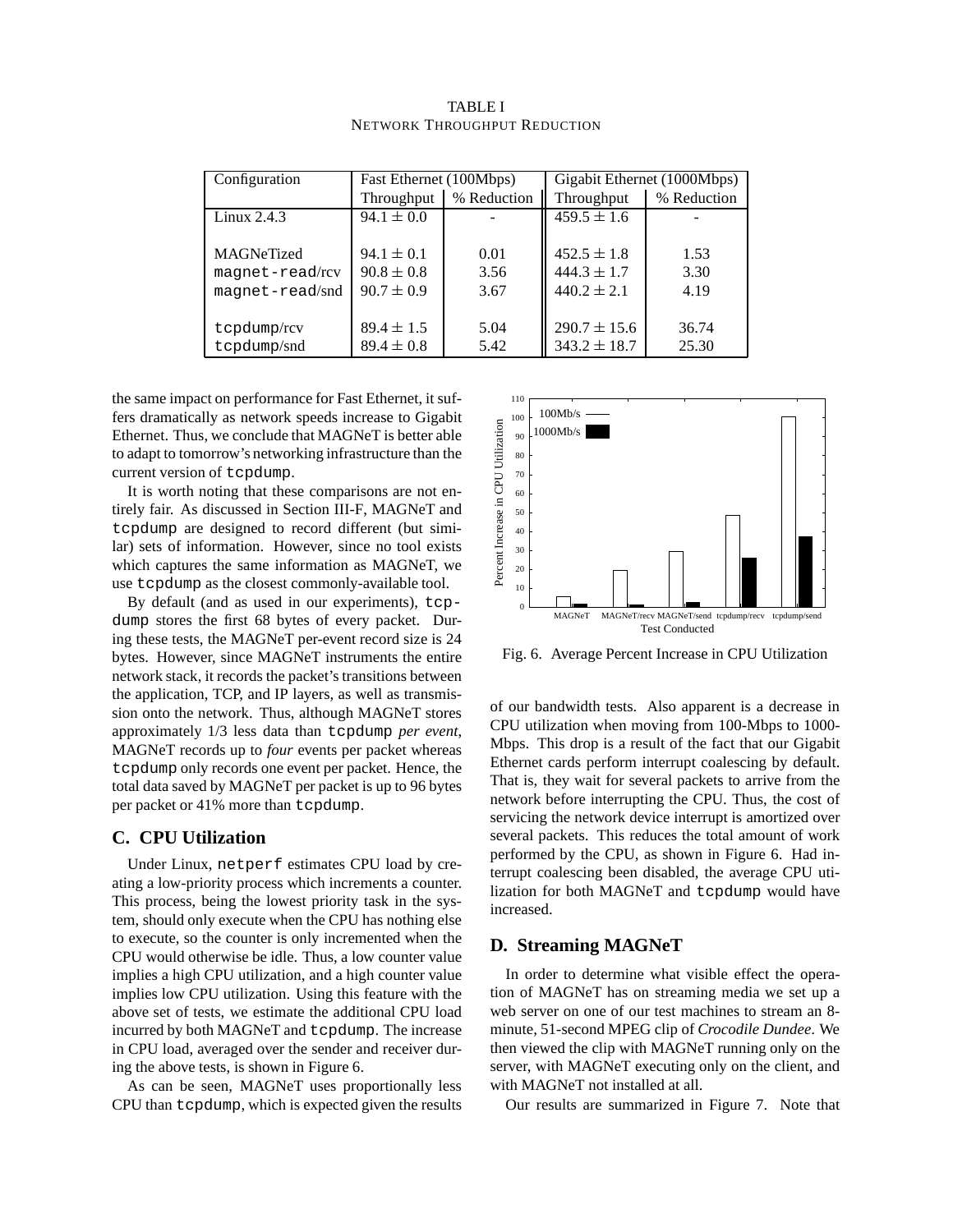

Fig. 7. Streaming MAGNeT Effects

most streaming MPEG clients buffer data to maintain a constant framerate. This fact implies that frames-persecond is a misleading measure of streaming network performance. Therefore, the metric we have chosen is the total wall-clock time taken for the entire clip to be sent to the client.

As can be seen, MAGNeT has minimal effect on MPEG streaming. Over 100 trials, the average time to stream the movie clip without MAGNeT is 46.02 seconds, with a 95% confidence interval of  $\pm 0.07$  seconds. To transfer the movie clip with MAGNeT running on the server took an average 46.07 seconds, and with MAG-NeT on the client, 46.05 seconds. (Both of the MAG-NeT cases have a 95% confidence interval of  $\pm 0.06$  seconds.) As a point of comparison, tcpdump increases the streaming time to approximately 52 seconds.

## **E. Network Perturbation**

Adding CPU cycle-counting code in magnet add() allows us to determine the amount of time taken to save events to the buffer. In a similar manner (by instrumenting the relevant areas of magnet-read), we can determine the average time taken to events from the buffer to disk. The sum of these values is the amount of time taken by MAGNeT to record events.

Our tests indicate magnet add() uses 556 cycles per 1500-byte packet while magnet-read uses 425 cycles. So, on our 400-MHz machines, MAGNeT takes  $(556 \text{ cycles} + 425 \text{ cycles})/(400 \text{ Mcycles/second}) =$  to have an 2.4  $\mu$ sec to record each packet. On a 100-Mbps Ethernet, a minimal TCP packet (that is, a packet of 40 bytes) will take at least  $(40 \text{ bytes} \times \text{quires}$ 8 bits/byte)/100 Megabits/second = 3.2  $\mu$ sec to transfer. This comparison suggests MAGNeT-induced disturbances into TCP traffic streams should be quite small. <sup>6</sup>

### **F. Design of tcpdump vs. MAGNeT**

While tcpdump and MAGNeT are similar in that they are both monitors of network traffic, they are also very different in that they monitor different aspects of the traffic and are based on different design philosophies.

tcpdump, like magnet-read, is an user-interface application relying on functionality contained in a lower layer. In the case of tcpdump, the lower layer is called libpcap and has been used successfully with other applications, such as CoralReef. The critical difference is that while MAGNeT operates largely within the Linux kernel, libpcap is implemented as a library working in user space under a variety of operating systems.

The exact method used by libpcap to intercept network packets varies depending on the features available in the root operating system, but it always involves a system call or similar facility that causes a switch into kernel mode and a copy of memory from the kernel to the user-level library. This call-and-copy is repeated for every packet traveling across the interface being monitored. At high network speeds (and thus high packet-transfer rates), the overhead of copying each individual packet between kernel and user space becomes a significant burden. MAGNeT benefits from having code embedded in the kernel to aggregate multiple network packets into a single space which then is copied in bulk, thus amortizing the cost of the copy over multiple packets. This approach incurs less overhead but is not as portable as libpcap's method.

Finally, we note again that the kind of data collected by tcpdump and MAGNeT is not exactly the same. As used in the experiments in this paper, $7$  MAGNeT collects only packet generation time and data size. tcpdump, on the other hand, collects packet time information along with a sampling of the actual data contained in the packet. MAGNeT ignores this data mostly out of privacy concerns.

### **IV. Applications of MAGNeT**

MAGNeT provides network implementors with the ability to discover true application-traffic demands while maintaining application transparency. This ability has many practical applications, some of which we discuss in this section.

## **A. Network Security**

A standard method of detecting network intrusion is to have an automated system continually watching network traffic patterns and flagging anomalous behavior for a human operator to investigate. This approach requires all traffic on the network to flow through a centralized monitoring station, which not only introduces a single point of failure to the network but also provides a potential bottleneck that may reduce achieved network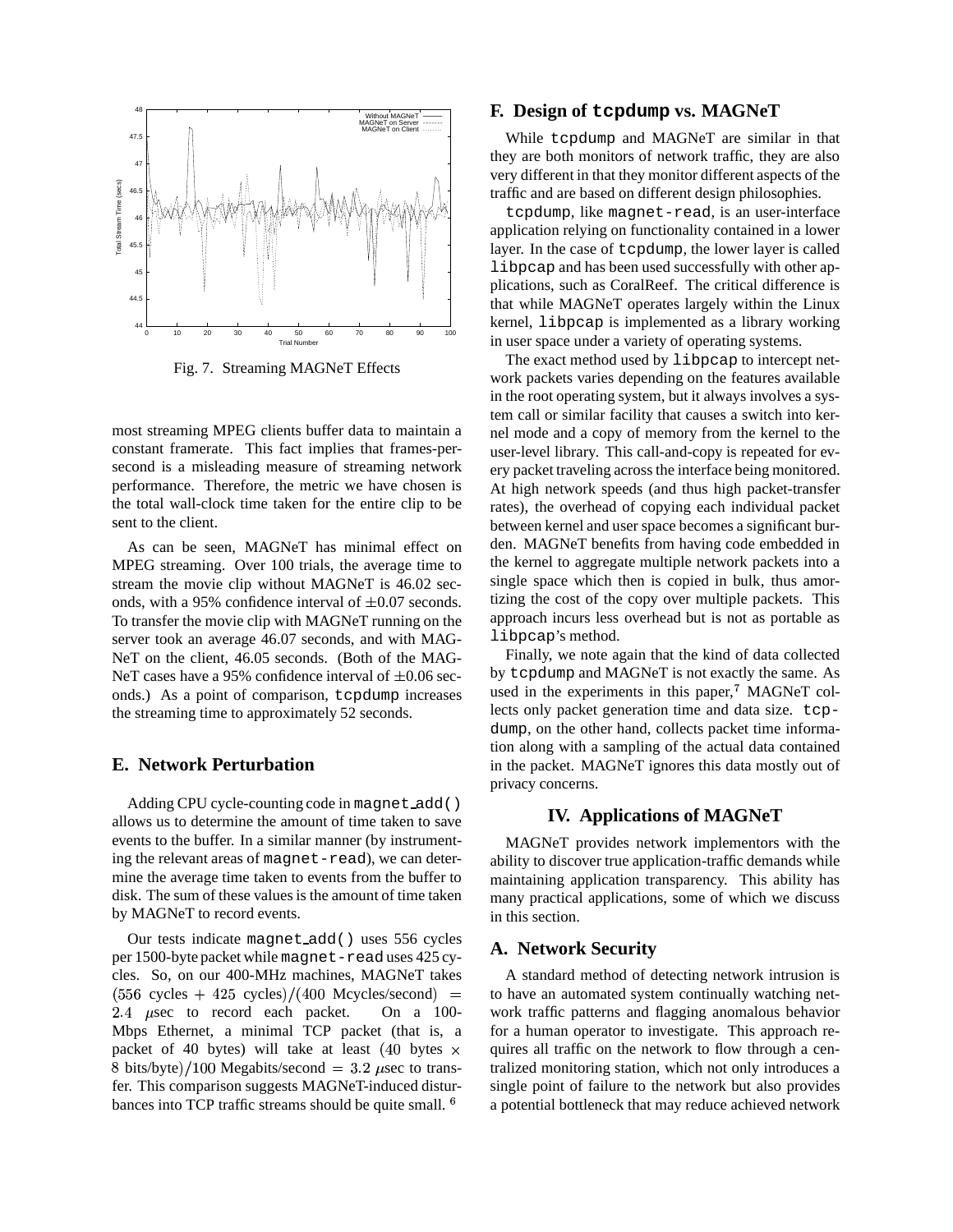bandwidth significantly (while, at the same time, increasing network latency).

MAGNeT provides an alternative solution. We have shown that MAGNeT, unlike tcpdump, runs almost transparently for most applications, even on high-speed networks. Thus, MAGNeT may be deployed on every computer in an installation. If this is the case, there is no need for all traffic to flow through a central monitoring machine. Instead, each machine may collect its own traffic patterns and then periodically have magnet.cron send its collected data to a central processor. This processor is then able to analyze campus-wide network activity with a finer granularity than currently available.<sup>8</sup> Unlike current solutions, if for some reason the central processor goes down, the rest of the computers on the network continue to operate without difficulty. Thus, the problems of a single network-traffic sink are eliminated.

### **B. Protocol Tuning and Troubleshooting**

With the optional data filed compiled in, MAGNeT has the ability to return snapshots of complete protocol state (information previously only available in simulation environments) during execution of real applications on real-world networks. This kind of data is a powerful tool for aiding the debugging and fine-tuning of networkprotocol implementations such as TCP.

#### **C. Traffic Pattern Analysis**

MAGNeT is a useful tool for investigating differences between traffic generated by an application and that same traffic but after modulation by the protocol stack, i.e., when the traffic hits the network. An example of this kind of modulation is shown in Figure 8. This figure is the MAGNeT trace of using FTP to send a Linux 2.2.18 bzipped tar file from our facilities in Los Alamos, NM to a location in Dallas, TX. As can be seen by examining the graph, the FTP application attempts to send 10KB segments of data every 1/5 of a second. However, the Linux protocolstack (TCP and IP in the case of FTP) modulates this traffic pattern into approximately 1500 byte packets at considerably shorter intervals.

It may be assumed that since the maximum data size on an Ethernet network is 1500 bytes, the protocol stack is simply modulating the data to this size to obtain valid Ethernet traffic. However, if the traffic stream *as it was delivered to the network* is sent through another TCP stack (this is exactly the case when using a tcpdumpderived traffic trace as input to a network simulation), we again see modulation. Every successive run of networkdelivered traffic through TCP further modulates the traffic, as shown in Table II. The table reflects the average data size of output TCP packets and the average time in seconds between output TCP packets, using the data stream from the previous TCP output as input. Likewise,



Figure 9 shows the effect of successive TCP stacks on achieved bandwidth across the same WAN pathway used for the original FTP transfer.

TABLE II EFFECT OF MULTIPLE TCP STACKS

| Trial         | Data Size | Interpacket Spacing |
|---------------|-----------|---------------------|
|               |           | (sec)               |
| Application   | 3284      | 0.124               |
| 1st TCP stack | 1016      | 0.045               |
| 2nd TCP stack | 919       | 0.037               |
| 3rd TCP stack | 761       | 0.079               |
| 4th TCP stack | 723       | 0.122               |

As shown in Table II, successive TCPs reduce the data size of each packet in an exponential fashion. In addition, the first TCP stack (that is, the TCP stack used by the application) radically reduces the inter-packet spacing, while each successive TCP stack (e.g., the TCP stacks of a network simulation) slowly increases the inter-packet delay. The ultimate effect is to drastically reduce the achieved bandwidth during actual transfers, as reflected in Figure 9. After just three TCP stacks, the achievable bandwidth has been reduced by 76%.

## **D. Application-Generated Trace Library**

Currently existing models of network traffic have been developed using network traffic traces gathered via traditional network monitoring systems. These models are then used to develop new network protocols and networking enhancements.

However, the kind of results typified by Figure 8 indicate that network traffic demands of applications are not accurately reflected by traffic on the network wire (since the traffic pattern has already been modified by the current network protocol). Hence, while current network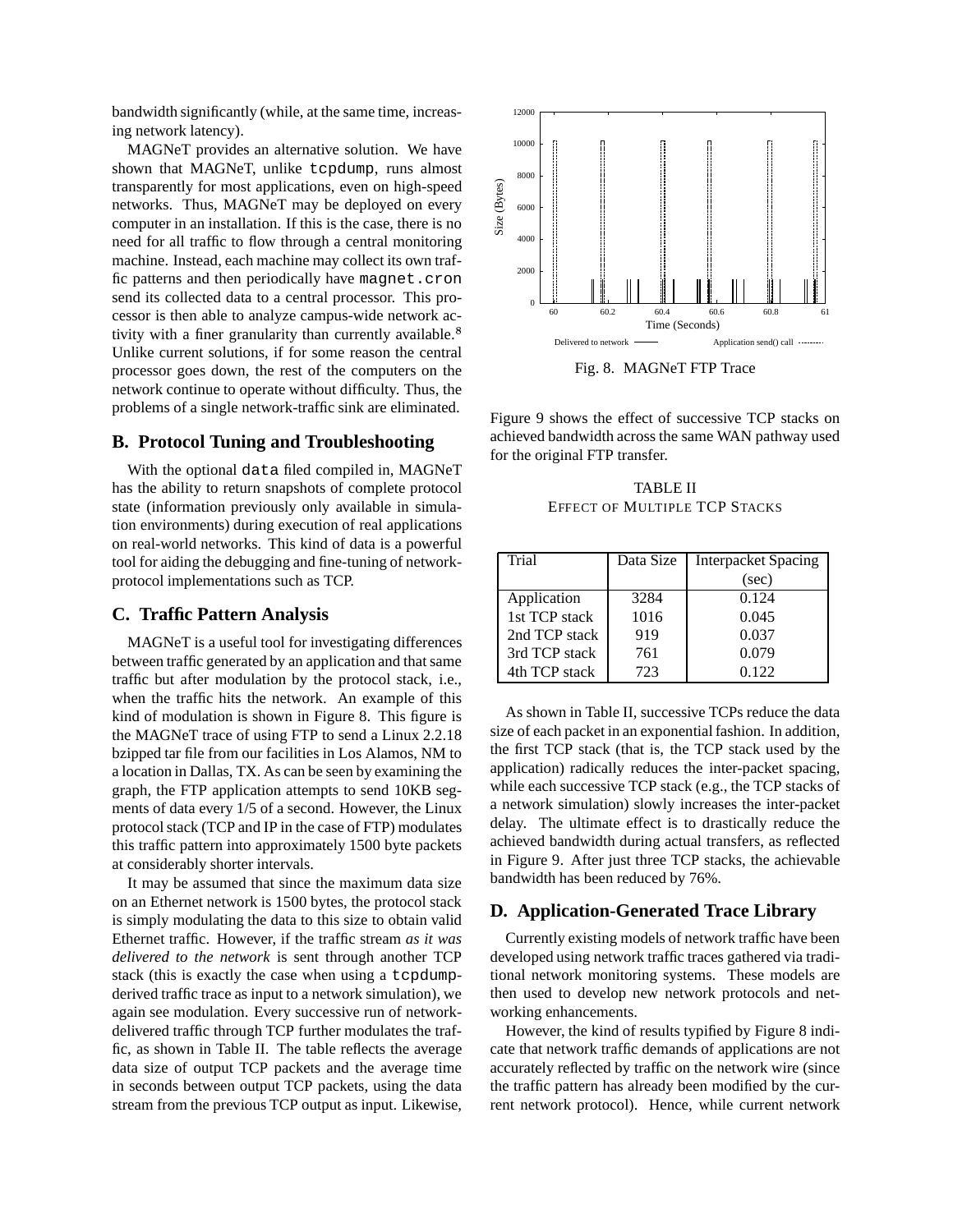

Fig. 9. Effect of Multiple TCP Stacks

models may accurately reflect current network-*wire* traffic, they are not useful in optimizing application communications.

We have seen (in Section IV-C) that recursively passing traffic through TCP stacks results in decreased network performance. Yet the current tools available to network researchers (such as tcpdump) only allow traffic collection after that traffic has passed through at least one TCP stack. Thus, the results of simulations using this traffic data are corrupt; the input data has already been modulated. This is a critical observation for the development of next-generation, high-speed network protocols.

Traffic traces generated by MAGNeT provide a realistic picture of the protocol-independent traffic demands generated by applications running on today's networks. Thus, MAGNeT provides network researchers and developers with a better understanding of applications' actual communication needs.

#### **V. Future Work**

MAGNeT currently exists as a prototype implementation, and as such, its user interface is not highly refined. We plan to improve the interface by allowing the user to set various MAGNeT parameters(i.e., the kinds of events to be recorded, the size of the kernel buffer, etc.) at runtime rather than at kernel compile-time. This is possible by making the current /proc file writable and would greatly increase the usability and flexibility of MAGNeT.

Another potential area of improvement in MAGNeT is the mechanism used to store saved data from the kernel buffer to disk. As it is currently implemented, the mechanism works but requires a user well-versed in how to operate MAGNeT (or a script which takes care of the details for the user). A better approach may be to utilize kernel threads to perform all steps of the instrumentation. With this methodology, the need for the special device file, the file created by mkmagnet, and the kernel/user shared memory would be eliminated. In addition, kernel threads may lower MAGNeT's current low event loss rate by reducing the need for a context switch to save data. However, the execution of kernel threads can break an application's usage-pattern transparency which MAGNeT currently is able to achieve. Additionally, kernel threads may remove the ability of easily integrating MAGNeT data-collection facilities into new user applications. The use of kernel threads may be explored for future versions of MAGNeT, along with other options for improving this interface, such as the Turbo Packet scheme used by Alexey Kuznetsov to increase tcpdump's performance under Linux.

Timing with the CPU cycle counter can be problematic on contemporary CPUs which are able to change their clock rate in response to power-management policies. If the kernel can detect such changes, MAGNeT can easily hook into the clock-rate change detection code and output a new MAGNET\_SYSINFO event with the new timing information. This would keep timing relatively consistent across CPU clock-rate changes. However, there is currently no way for production Linux kernels to detect CPU clock rate changes at run-time.

## **VI. Conclusion**

We have developed a new kind of monitor for the Linux networking community. Our Monitor for Application-Generated Network Traffic (MAGNeT) collects run-time data about the network protocol stack as well as application traffic demands before modulation by any protocol stack. In addition, MAGNeT collects this data while maintaining user and application transparency. Thus, MAGNeT may be used in live systems to obtain real-world, application-traffic traces and protocolstate information in production environments.

The resulting data may be used, among other things, for debugging existing protocol implementations, understanding possible performance degradation seen under various network architectures, designing new networking protocols that specifically take advantage of true application-traffic patterns, and developing more realistic models of network traffic. The data-collection capabilities of MAGNeT also have potential use in fields such as network security which rely on a detailed understanding of the traffic existing in an institutional network.

The combination of capabilities offered by MAGNeT make it a valuable tool to network designers, implementors, researchers, and administrators. We intend for MAGNeT development to continue and lead to further advances in high-performance networking.

#### **Availability**

MAGNeT patches for Linux 2.4 kernels (known to work on i386 and PowerPC code branches), the userapplication program magnet-read, and supporting